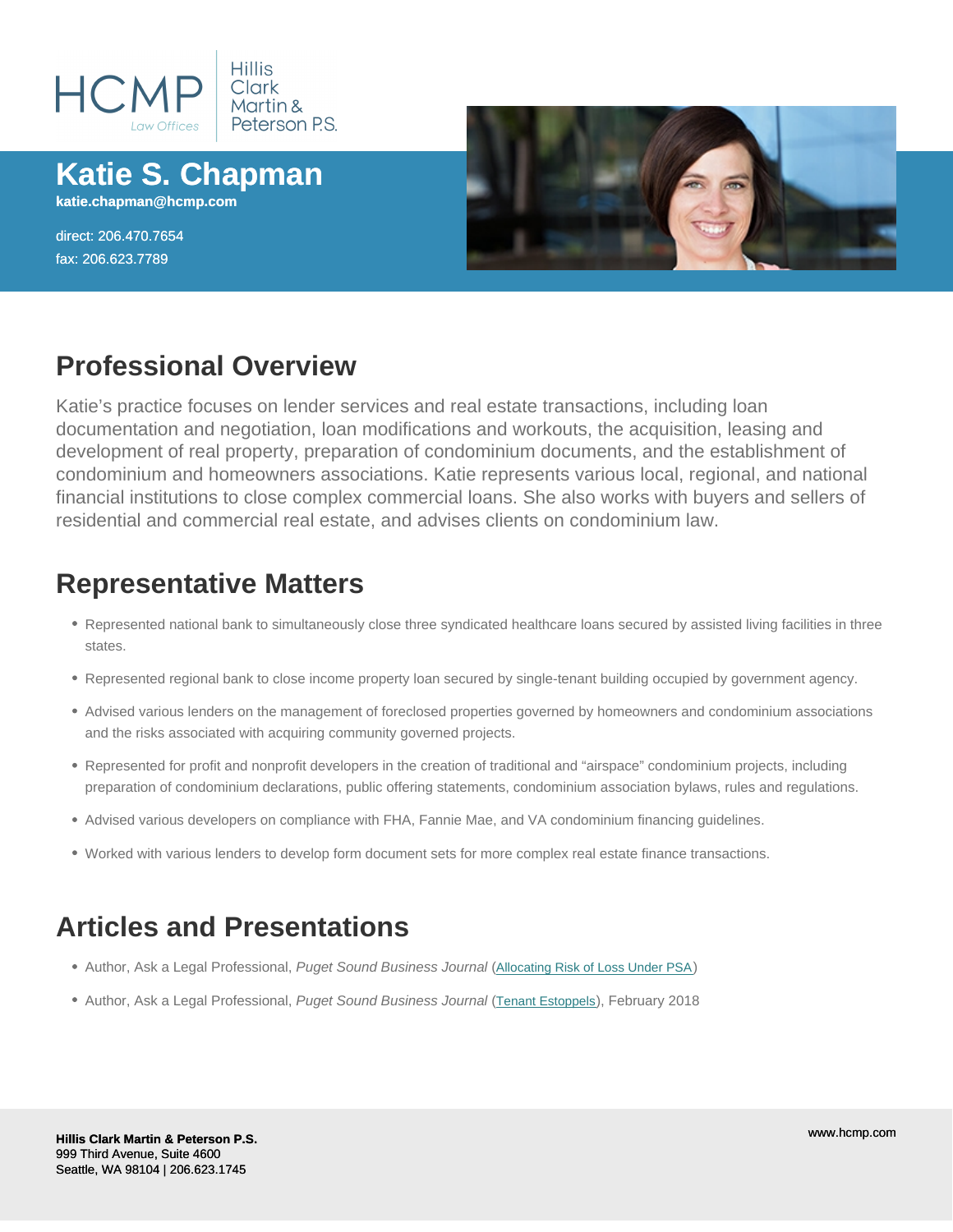- Author, Ask a Legal Professional, Puget Sound Business Journal ([Short-Term Rental Ban](/uploads/pdf/aals/hcmp-chapman-2-24-17.pdf)), February 2017
- Author, Ask a Legal Professional, Puget Sound Business Journal ([Tenant Estoppels](/uploads/pdf/hcmp-chapman-2-26-16.pdf)), February 2016
- Author, Ask a Legal Professional, Puget Sound Business Journal ([SNDAs](/uploads/pdf/aals/hcmp-chapman-2-27-15.pdf)), February 2015
- Author, Ask a Legal Professional, Puget Sound Business Journal (Risk of Loss Under PSA), February 2014
- Author, Ask a Legal Professional, Puget Sound Business Journal (Condominium Liens), February 2013
- Speaker, "Green Leasing: An HCMP Client Seminar; Incorporating Green Concepts into New and Existing Leases," July 16, 2009
- Co-author of Washington Real Property Deskbook, Chapter 8, Running Covenants (4th Edition 2009)
- K. Chapman, S. Marchesano, and N. Timchalk (co-authors), Real Property Practice Chapter (Real Estate Financing and Security Devices), Washington Lawyers Practice Manual, King County Bar Association (2016)

## Professional and Civic Involvement

- King County Bar Association
- Washington State Bar Association
- Washington Women Lawyers

## Honors / Awards / Prior Experience

- Recognized as a Rising Star by Washington Super Lawyers in 2016 2018
- Named on the Top Women Attorneys list in Washington Super Lawyers, 2016 2017

## **Education**

- J.D., University of Washington School of Law, with honors, 2007 Teaching Fellowship, 2005 - 2007 Extern to the Honorable Chief Judge Robert Lasnik, U.S. District Court, Western District of Washington, 2006 Internship, Washington State Office of the Attorney General, 2005 - 2006
- B.A., Colgate University, summa cum laude, 2001 Valedictorian